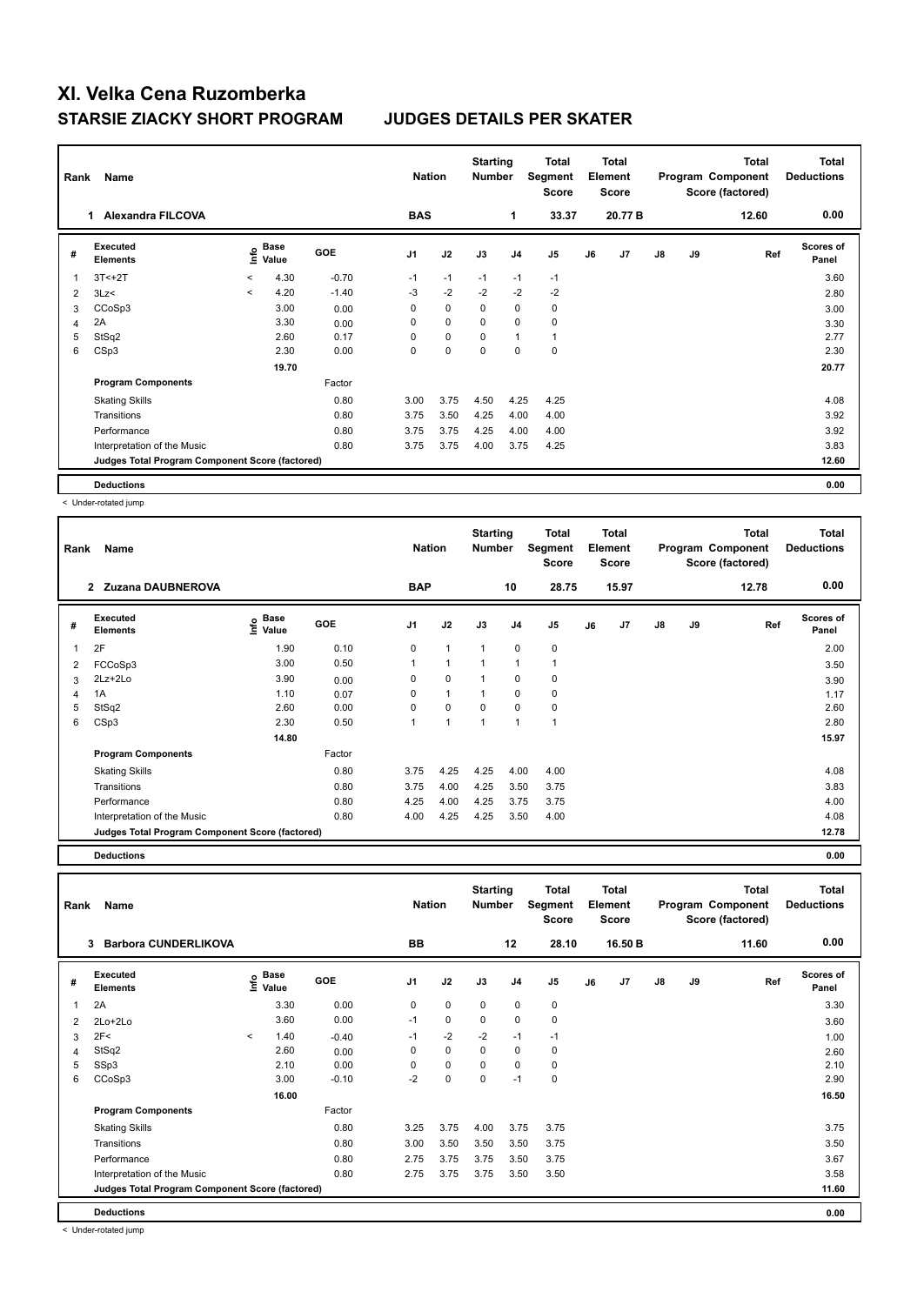| Rank | Name                                            |                                  |         | <b>Nation</b>  |              | <b>Starting</b><br>Number |                | <b>Total</b><br>Segment<br><b>Score</b> |    | <b>Total</b><br>Element<br>Score |               |    | <b>Total</b><br>Program Component<br>Score (factored) | <b>Total</b><br><b>Deductions</b> |
|------|-------------------------------------------------|----------------------------------|---------|----------------|--------------|---------------------------|----------------|-----------------------------------------|----|----------------------------------|---------------|----|-------------------------------------------------------|-----------------------------------|
|      | 4 Liliana PLACKOVA                              |                                  |         | <b>NMV</b>     |              |                           | 9              | 27.42                                   |    | 15.14                            |               |    | 12.28                                                 | 0.00                              |
| #    | Executed<br><b>Elements</b>                     | <b>Base</b><br>e Base<br>⊆ Value | GOE     | J <sub>1</sub> | J2           | J3                        | J <sub>4</sub> | J <sub>5</sub>                          | J6 | J <sub>7</sub>                   | $\mathsf{J}8$ | J9 | Ref                                                   | <b>Scores of</b><br>Panel         |
| 1    | $2F+2Lo$                                        | 3.70                             | 0.00    | $\mathbf 0$    | $\mathbf 0$  | $\mathbf 0$               | $\Omega$       | $\mathbf 0$                             |    |                                  |               |    |                                                       | 3.70                              |
| 2    | 1A                                              | 1.10                             | 0.20    | 1              | $\mathbf{1}$ | $\mathbf{1}$              | 1              | $\mathbf 0$                             |    |                                  |               |    |                                                       | 1.30                              |
| 3    | CSp3                                            | 2.30                             | 0.00    |                | 0            | 0                         | 0              | 0                                       |    |                                  |               |    |                                                       | 2.30                              |
| 4    | StSq2                                           | 2.60                             | 0.17    | $\Omega$       | 0            | $\Omega$                  | 1              | 1                                       |    |                                  |               |    |                                                       | 2.77                              |
| 5    | 2Lz                                             | 2.10                             | $-0.20$ | $-1$           | 0            | $-1$                      | 0              | $-1$                                    |    |                                  |               |    |                                                       | 1.90                              |
| 6    | FCCoSp3                                         | 3.00                             | 0.17    | 1              | $\Omega$     | $\Omega$                  | $\Omega$       | $\overline{1}$                          |    |                                  |               |    |                                                       | 3.17                              |
|      |                                                 | 14.80                            |         |                |              |                           |                |                                         |    |                                  |               |    |                                                       | 15.14                             |
|      | <b>Program Components</b>                       |                                  | Factor  |                |              |                           |                |                                         |    |                                  |               |    |                                                       |                                   |
|      | <b>Skating Skills</b>                           |                                  | 0.80    | 3.75           | 4.25         | 4.00                      | 3.75           | 3.75                                    |    |                                  |               |    |                                                       | 3.83                              |
|      | Transitions                                     |                                  | 0.80    | 3.75           | 4.00         | 3.75                      | 3.50           | 3.50                                    |    |                                  |               |    |                                                       | 3.67                              |
|      | Performance                                     |                                  | 0.80    | 4.00           | 4.00         | 4.00                      | 3.75           | 3.50                                    |    |                                  |               |    |                                                       | 3.92                              |
|      | Interpretation of the Music                     |                                  | 0.80    | 4.00           | 4.00         | 4.00                      | 3.75           | 3.75                                    |    |                                  |               |    |                                                       | 3.92                              |
|      | Judges Total Program Component Score (factored) |                                  |         |                |              |                           |                |                                         |    |                                  |               |    |                                                       | 12.28                             |
|      | <b>Deductions</b>                               |                                  |         |                |              |                           |                |                                         |    |                                  |               |    |                                                       | 0.00                              |

|   | Name<br>Rank                                    |   |                      |            |      | <b>Nation</b> |             | <b>Starting</b><br><b>Number</b> | Total<br>Segment<br><b>Score</b> | <b>Total</b><br>Element<br><b>Score</b> |                |    |    | Total<br>Program Component<br>Score (factored) | <b>Total</b><br><b>Deductions</b> |
|---|-------------------------------------------------|---|----------------------|------------|------|---------------|-------------|----------------------------------|----------------------------------|-----------------------------------------|----------------|----|----|------------------------------------------------|-----------------------------------|
|   | <b>Linda LENGYELOVA</b><br>5                    |   |                      |            | ZAF  |               |             | 3                                | 26.08                            |                                         | 13.80          |    |    | 12.28                                          | 0.00                              |
| # | <b>Executed</b><br><b>Elements</b>              | ۴ | <b>Base</b><br>Value | <b>GOE</b> | J1   | J2            | J3          | J <sub>4</sub>                   | J <sub>5</sub>                   | J6                                      | J <sub>7</sub> | J8 | J9 | Ref                                            | <b>Scores of</b><br>Panel         |
| 1 | 2Lz                                             |   | 2.10                 | $-0.60$    | $-3$ | $-2$          | $-2$        | $-1$                             | $-2$                             |                                         |                |    |    |                                                | 1.50                              |
| 2 | 1A                                              |   | 1.10                 | 0.00       | 1    | $\mathbf 0$   | $\mathbf 0$ | 0                                | 0                                |                                         |                |    |    |                                                | 1.10                              |
| 3 | CCoSp3                                          |   | 3.00                 | $-0.10$    | $-1$ | $-1$          | $\mathbf 0$ | 0                                | 0                                |                                         |                |    |    |                                                | 2.90                              |
| 4 | StSq2                                           |   | 2.60                 | 0.50       | 1    | 0             | 1           | $\mathbf{1}$                     | 1                                |                                         |                |    |    |                                                | 3.10                              |
| 5 | $2F+2Lo$                                        |   | 3.70                 | $-0.60$    | $-2$ | $-2$          | $-2$        | $-2$                             | $-1$                             |                                         |                |    |    |                                                | 3.10                              |
| 6 | SSp3                                            |   | 2.10                 | 0.00       | 0    | $\mathbf 0$   | $\mathbf 0$ | $\mathbf 0$                      | 0                                |                                         |                |    |    |                                                | 2.10                              |
|   |                                                 |   | 14.60                |            |      |               |             |                                  |                                  |                                         |                |    |    |                                                | 13.80                             |
|   | <b>Program Components</b>                       |   |                      | Factor     |      |               |             |                                  |                                  |                                         |                |    |    |                                                |                                   |
|   | <b>Skating Skills</b>                           |   |                      | 0.80       | 3.75 | 4.00          | 4.00        | 4.00                             | 3.75                             |                                         |                |    |    |                                                | 3.92                              |
|   | Transitions                                     |   |                      | 0.80       | 3.50 | 3.75          | 4.00        | 3.50                             | 3.50                             |                                         |                |    |    |                                                | 3.58                              |
|   | Performance                                     |   |                      | 0.80       | 4.00 | 4.00          | 4.00        | 3.75                             | 3.25                             |                                         |                |    |    |                                                | 3.92                              |
|   | Interpretation of the Music                     |   |                      | 0.80       | 4.00 | 4.00          | 4.00        | 3.75                             | 3.25                             |                                         |                |    |    |                                                | 3.92                              |
|   | Judges Total Program Component Score (factored) |   |                      |            |      |               |             |                                  |                                  |                                         |                |    |    |                                                | 12.28                             |
|   | <b>Deductions</b>                               |   |                      |            |      |               |             |                                  |                                  |                                         |                |    |    |                                                | 0.00                              |

! Not clear edge

|                | Name<br>Rank                                    |         |               |         |                | <b>Nation</b> |              | <b>Starting</b><br><b>Number</b> | Total<br>Segment<br><b>Score</b> | <b>Total</b><br>Element<br><b>Score</b> |         |               |    | <b>Total</b><br>Program Component<br>Score (factored) | <b>Total</b><br><b>Deductions</b> |
|----------------|-------------------------------------------------|---------|---------------|---------|----------------|---------------|--------------|----------------------------------|----------------------------------|-----------------------------------------|---------|---------------|----|-------------------------------------------------------|-----------------------------------|
|                | Klaudia TOULOVA<br>6                            |         |               |         | TΤ             |               |              | $\mathbf{2}$                     | 25.77                            |                                         | 14.57 B |               |    | 12.20                                                 | 1.00                              |
| #              | Executed<br><b>Elements</b>                     | Info    | Base<br>Value | GOE     | J <sub>1</sub> | J2            | J3           | J <sub>4</sub>                   | J5                               | J6                                      | J7      | $\mathsf{J}8$ | J9 | Ref                                                   | Scores of<br>Panel                |
| 1              | 2A<                                             | $\prec$ | 2.30          | $-1.50$ | $-3$           | $-3$          | $-3$         | $-3$                             | $-3$                             |                                         |         |               |    |                                                       | 0.80                              |
| 2              | CCoSp3                                          |         | 3.00          | 0.00    | 0              | $\mathbf 0$   | 0            | 0                                | 0                                |                                         |         |               |    |                                                       | 3.00                              |
| 3              | 2Lz                                             |         | 2.10          | $-0.90$ | -3             | $-3$          | $-3$         | -3                               | $-3$                             |                                         |         |               |    |                                                       | 1.20                              |
| $\overline{4}$ | $2F+2Lo$                                        |         | 3.70          | 0.00    | 0              | $\mathbf 0$   | $\mathbf{1}$ | $\mathbf 0$                      | 0                                |                                         |         |               |    |                                                       | 3.70                              |
| 5              | SSp3                                            |         | 2.10          | 0.17    |                | $\mathbf 0$   | 0            | $\mathbf 0$                      | $\mathbf{1}$                     |                                         |         |               |    |                                                       | 2.27                              |
| 6              | StSq2                                           |         | 2.60          | 0.00    | 0              | 0             | 0            | $\mathbf 0$                      | $\overline{1}$                   |                                         |         |               |    |                                                       | 2.60                              |
|                |                                                 |         | 15.80         |         |                |               |              |                                  |                                  |                                         |         |               |    |                                                       | 14.57                             |
|                | <b>Program Components</b>                       |         |               | Factor  |                |               |              |                                  |                                  |                                         |         |               |    |                                                       |                                   |
|                | <b>Skating Skills</b>                           |         |               | 0.80    | 3.75           | 4.25          | 4.00         | 3.75                             | 4.00                             |                                         |         |               |    |                                                       | 3.92                              |
|                | Transitions                                     |         |               | 0.80    | 3.50           | 4.00          | 3.75         | 3.50                             | 3.75                             |                                         |         |               |    |                                                       | 3.67                              |
|                | Performance                                     |         |               | 0.80    | 3.75           | 4.00          | 4.00         | 3.50                             | 3.75                             |                                         |         |               |    |                                                       | 3.83                              |
|                | Interpretation of the Music                     |         |               | 0.80    | 3.75           | 4.25          | 3.75         | 3.50                             | 4.00                             |                                         |         |               |    |                                                       | 3.83                              |
|                | Judges Total Program Component Score (factored) |         |               |         |                |               |              |                                  |                                  |                                         |         |               |    |                                                       | 12.20                             |
|                | <b>Deductions</b>                               |         | Falls:        | $-1.00$ |                |               |              |                                  |                                  |                                         |         |               |    |                                                       | $-1.00$                           |

< Under-rotated jump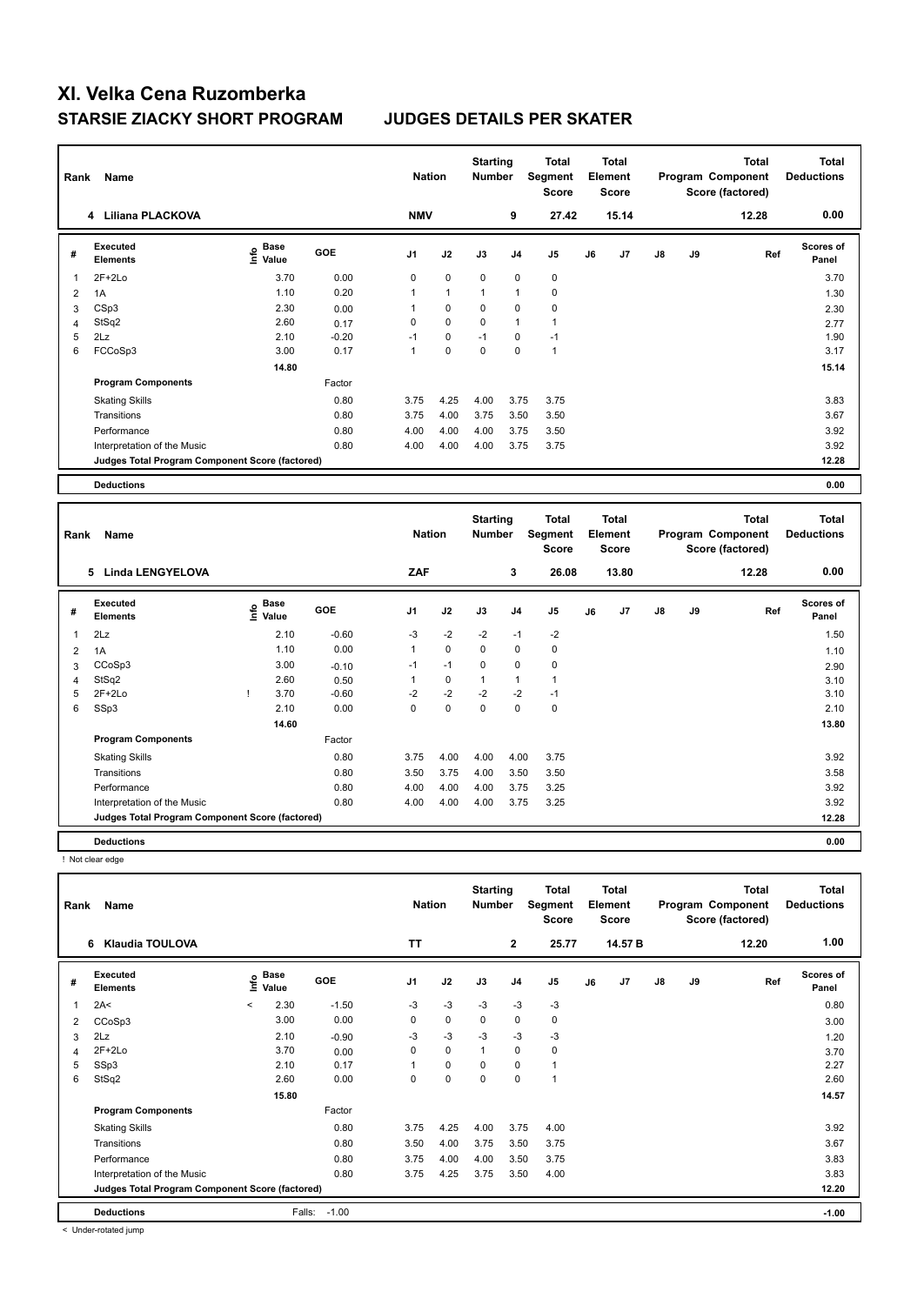| Rank<br>Name |                                                 |   |                                  |         |                | <b>Nation</b> |             | <b>Starting</b><br><b>Number</b> | Total<br>Segment<br><b>Score</b> | <b>Total</b><br>Element<br><b>Score</b> |                |               |    | <b>Total</b><br>Program Component<br>Score (factored) | <b>Total</b><br><b>Deductions</b> |
|--------------|-------------------------------------------------|---|----------------------------------|---------|----------------|---------------|-------------|----------------------------------|----------------------------------|-----------------------------------------|----------------|---------------|----|-------------------------------------------------------|-----------------------------------|
|              | <b>Tereza SUPIKOVA</b><br>7                     |   |                                  |         | <b>RK</b>      |               |             | 5                                | 22.90                            |                                         | 12.10          |               |    | 10.80                                                 | 0.00                              |
| #            | <b>Executed</b><br><b>Elements</b>              |   | <b>Base</b><br>e Base<br>⊆ Value | GOE     | J <sub>1</sub> | J2            | J3          | J <sub>4</sub>                   | J5                               | J6                                      | J <sub>7</sub> | $\mathsf{J}8$ | J9 | Ref                                                   | <b>Scores of</b><br>Panel         |
| 1            | 2Lze+2T                                         | e | 2.80                             | $-0.60$ | $-2$           | $-2$          | $-2$        | $-2$                             | $-1$                             |                                         |                |               |    |                                                       | 2.20                              |
| 2            | CCoSp3                                          |   | 3.00                             | 0.00    | 0              | $\mathbf 0$   | 0           | $\pmb{0}$                        | $\pmb{0}$                        |                                         |                |               |    |                                                       | 3.00                              |
| 3            | StSq1                                           |   | 1.80                             | 0.00    | 0              | $\mathbf 0$   | $\mathbf 0$ | $\mathbf 0$                      | $\pmb{0}$                        |                                         |                |               |    |                                                       | 1.80                              |
| 4            | 2F                                              |   | 1.90                             | 0.00    | 0              | $\mathbf 0$   | $\Omega$    | $\mathbf 0$                      | $\pmb{0}$                        |                                         |                |               |    |                                                       | 1.90                              |
| 5            | 1A                                              |   | 1.10                             | 0.00    | 0              | 0             | 0           | 0                                | 0                                |                                         |                |               |    |                                                       | 1.10                              |
| 6            | SSp3                                            |   | 2.10                             | 0.00    | 0              | $\mathbf 0$   | 0           | 0                                | $\pmb{0}$                        |                                         |                |               |    |                                                       | 2.10                              |
|              |                                                 |   | 12.70                            |         |                |               |             |                                  |                                  |                                         |                |               |    |                                                       | 12.10                             |
|              | <b>Program Components</b>                       |   |                                  | Factor  |                |               |             |                                  |                                  |                                         |                |               |    |                                                       |                                   |
|              | <b>Skating Skills</b>                           |   |                                  | 0.80    | 3.00           | 3.50          | 3.50        | 3.50                             | 3.50                             |                                         |                |               |    |                                                       | 3.50                              |
|              | Transitions                                     |   |                                  | 0.80    | 3.25           | 3.25          | 3.25        | 3.25                             | 3.25                             |                                         |                |               |    |                                                       | 3.25                              |
|              | Performance                                     |   |                                  | 0.80    | 3.00           | 3.50          | 3.50        | 3.50                             | 3.25                             |                                         |                |               |    |                                                       | 3.42                              |
|              | Interpretation of the Music                     |   |                                  | 0.80    | 3.25           | 3.50          | 3.25        | 3.50                             | 3.00                             |                                         |                |               |    |                                                       | 3.33                              |
|              | Judges Total Program Component Score (factored) |   |                                  |         |                |               |             |                                  |                                  |                                         |                |               |    |                                                       | 10.80                             |
|              | <b>Deductions</b>                               |   |                                  |         |                |               |             |                                  |                                  |                                         |                |               |    |                                                       | 0.00                              |

e Wrong edge

| Rank           | Name                                            |                    |            | <b>Nation</b>  |             | <b>Starting</b><br><b>Number</b> |                | Total<br>Segment<br><b>Score</b> |    | <b>Total</b><br>Element<br>Score |               |    | <b>Total</b><br>Program Component<br>Score (factored) | <b>Total</b><br><b>Deductions</b> |
|----------------|-------------------------------------------------|--------------------|------------|----------------|-------------|----------------------------------|----------------|----------------------------------|----|----------------------------------|---------------|----|-------------------------------------------------------|-----------------------------------|
|                | 8<br><b>Laura BURGEROVA</b>                     |                    |            | ZAK            |             |                                  | 8              | 21.44                            |    | 12.30                            |               |    | 9.14                                                  | 0.00                              |
| #              | Executed<br><b>Elements</b>                     | $\frac{6}{5}$ Base | <b>GOE</b> | J <sub>1</sub> | J2          | J3                               | J <sub>4</sub> | J <sub>5</sub>                   | J6 | J <sub>7</sub>                   | $\mathsf{J}8$ | J9 | Ref                                                   | <b>Scores of</b><br>Panel         |
| 1              | $2Lo+2Lo$                                       | 3.60               | $-0.30$    | $-2$           | $-1$        | $-1$                             | $-1$           | $-1$                             |    |                                  |               |    |                                                       | 3.30                              |
| $\overline{2}$ | 2F                                              | 1.90               | $-0.30$    | $-1$           | $-1$        | $-1$                             | $-1$           | 0                                |    |                                  |               |    |                                                       | 1.60                              |
| 3              | SSp2                                            | 1.60               | 0.00       | 0              | $\mathbf 0$ | 0                                | $\pmb{0}$      | $\pmb{0}$                        |    |                                  |               |    |                                                       | 1.60                              |
| 4              | 1A                                              | 1.10               | 0.00       | 0              | $\mathbf 0$ | $\mathbf 0$                      | $\mathbf 0$    | $\mathbf 0$                      |    |                                  |               |    |                                                       | 1.10                              |
| 5              | FCCoSp3                                         | 3.00               | $-0.10$    | $-1$           | $-1$        | $\mathbf 0$                      | $\pmb{0}$      | $\pmb{0}$                        |    |                                  |               |    |                                                       | 2.90                              |
| 6              | StSq1                                           | 1.80               | 0.00       | $\Omega$       | $\mathbf 0$ | 0                                | $\mathbf 0$    | $\mathbf 0$                      |    |                                  |               |    |                                                       | 1.80                              |
|                |                                                 | 13.00              |            |                |             |                                  |                |                                  |    |                                  |               |    |                                                       | 12.30                             |
|                | <b>Program Components</b>                       |                    | Factor     |                |             |                                  |                |                                  |    |                                  |               |    |                                                       |                                   |
|                | <b>Skating Skills</b>                           |                    | 0.80       | 2.75           | 3.00        | 3.25                             | 2.75           | 3.25                             |    |                                  |               |    |                                                       | 3.00                              |
|                | Transitions                                     |                    | 0.80       | 2.75           | 2.75        | 2.75                             | 2.75           | 3.00                             |    |                                  |               |    |                                                       | 2.75                              |
|                | Performance                                     |                    | 0.80       | 2.75           | 3.00        | 3.00                             | 2.75           | 3.00                             |    |                                  |               |    |                                                       | 2.92                              |
|                | Interpretation of the Music                     |                    | 0.80       | 2.50           | 3.00        | 2.75                             | 2.50           | 3.00                             |    |                                  |               |    |                                                       | 2.75                              |
|                | Judges Total Program Component Score (factored) |                    |            |                |             |                                  |                |                                  |    |                                  |               |    |                                                       | 9.14                              |

**Deductions 0.00**

| Rank           | Name                                            |                       |            | <b>Nation</b> |             | <b>Starting</b><br><b>Number</b> |                | Total<br>Segment<br><b>Score</b> |    | Total<br>Element<br><b>Score</b> |               |    | <b>Total</b><br>Program Component<br>Score (factored) | Total<br><b>Deductions</b> |
|----------------|-------------------------------------------------|-----------------------|------------|---------------|-------------|----------------------------------|----------------|----------------------------------|----|----------------------------------|---------------|----|-------------------------------------------------------|----------------------------|
|                | Dominika HATADAMOVA<br>9                        |                       |            | <b>ZVM</b>    |             |                                  | $\overline{7}$ | 18.80                            |    | 10.80                            |               |    | 8.00                                                  | 0.00                       |
| #              | Executed<br><b>Elements</b>                     | Base<br>١nfo<br>Value | <b>GOE</b> | J1            | J2          | J3                               | J <sub>4</sub> | J5                               | J6 | J7                               | $\mathsf{J}8$ | J9 | Ref                                                   | <b>Scores of</b><br>Panel  |
| 1              | $2F+2T$                                         | 3.20                  | $-0.40$    | $-3$          | $-1$        | $-1$                             | $-1$           | $-2$                             |    |                                  |               |    |                                                       | 2.80                       |
| $\overline{2}$ | 2Lo                                             | 1.80                  | $-0.40$    | $-2$          | $-2$        | $-1$                             | $-1$           | $-1$                             |    |                                  |               |    |                                                       | 1.40                       |
| 3              | CCoSp2                                          | 2.50                  | $-0.60$    | $-3$          | $-2$        | $-2$                             | $-2$           | $-1$                             |    |                                  |               |    |                                                       | 1.90                       |
| $\overline{4}$ | StSqB                                           | 1.50                  | 0.00       | $-2$          | $\mathbf 0$ | $\mathbf 0$                      | 0              | 0                                |    |                                  |               |    |                                                       | 1.50                       |
| 5              | 1A                                              | 1.10                  | 0.00       | 0             | 0           | $\mathbf 0$                      | 0              | 0                                |    |                                  |               |    |                                                       | 1.10                       |
| 6              | SSp3                                            | 2.10                  | 0.00       | $-1$          | 0           | $\mathbf 0$                      | $\Omega$       | $\mathbf 0$                      |    |                                  |               |    |                                                       | 2.10                       |
|                |                                                 | 12.20                 |            |               |             |                                  |                |                                  |    |                                  |               |    |                                                       | 10.80                      |
|                | <b>Program Components</b>                       |                       | Factor     |               |             |                                  |                |                                  |    |                                  |               |    |                                                       |                            |
|                | <b>Skating Skills</b>                           |                       | 0.80       | 2.25          | 2.50        | 3.00                             | 2.50           | 2.75                             |    |                                  |               |    |                                                       | 2.58                       |
|                | Transitions                                     |                       | 0.80       | 2.00          | 2.75        | 2.50                             | 2.25           | 2.50                             |    |                                  |               |    |                                                       | 2.42                       |
|                | Performance                                     |                       | 0.80       | 2.25          | 2.50        | 2.75                             | 2.50           | 2.50                             |    |                                  |               |    |                                                       | 2.50                       |
|                | Interpretation of the Music                     |                       | 0.80       | 2.25          | 2.75        | 2.75                             | 2.25           | 2.50                             |    |                                  |               |    |                                                       | 2.50                       |
|                | Judges Total Program Component Score (factored) |                       |            |               |             |                                  |                |                                  |    |                                  |               |    |                                                       | 8.00                       |
|                | <b>Deductions</b>                               |                       |            |               |             |                                  |                |                                  |    |                                  |               |    |                                                       | 0.00                       |